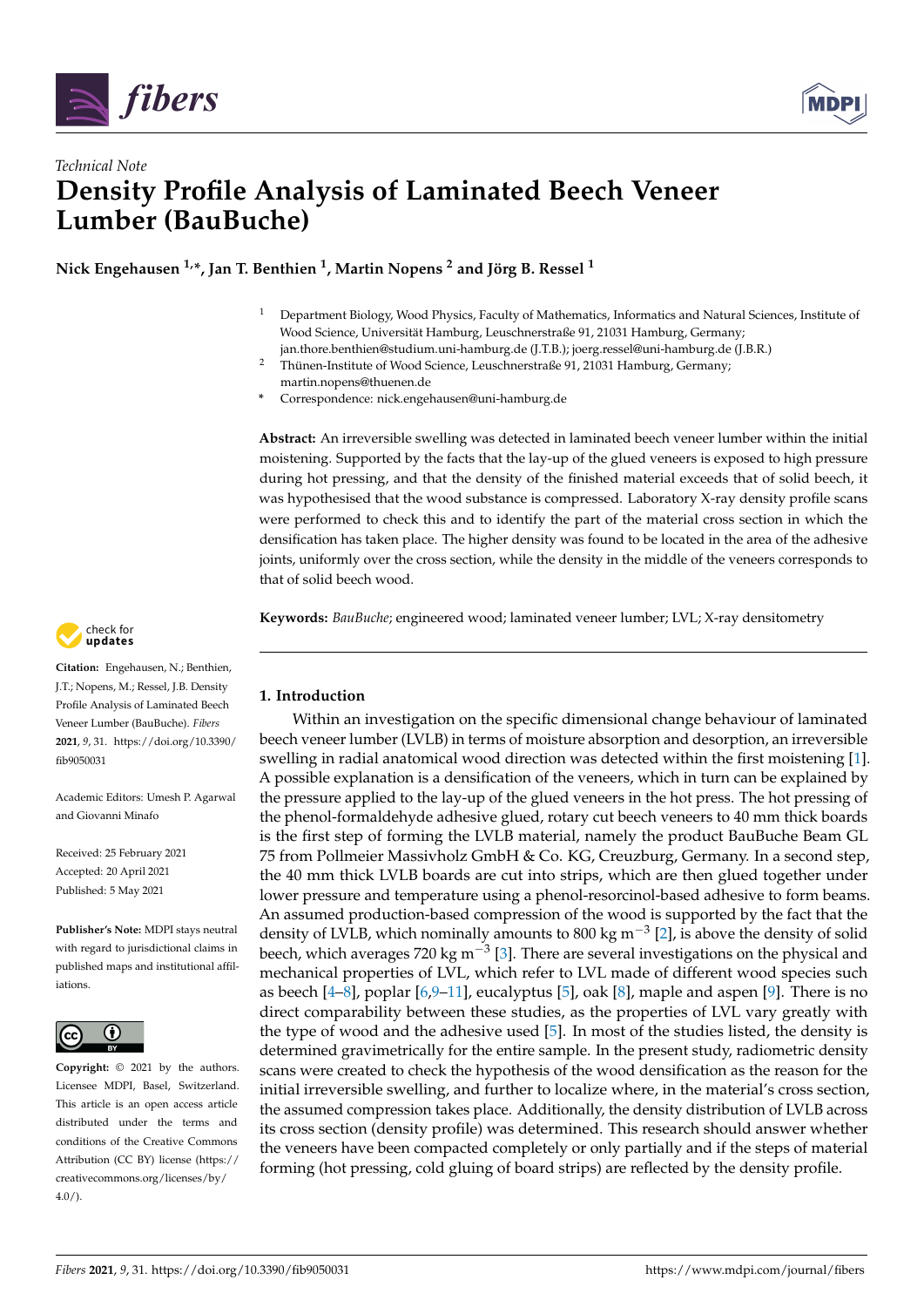#### **2. Materials and Methods**

Four test specimens of factory-fresh LVLB (*Beam BauBuche GL 75*) were investigated using a *DENSE-LAB X* (Electronic Wood Systems GmbH, Hameln, Germany) laboratory density profile measuring device. The test specimens had dimensions of  $(50 \times 25 \times 160)$ mm (length  $\times$  width  $\times$  height), and the wood moisture content was (5.7  $\pm$  0.1) % (DIN EN 13183-1:2002-07 [\[12\]](#page-3-9), oven dry method). Figure [1](#page-1-0) shows the schematic representation of a test specimen. The test specimen length corresponds to the longitudinal anatomical wood direction, the test specimen width to the tangential and the height to the radial wood direction. The radiography of the test specimens was carried out in the width direction, which means an examination of tangential direction looking at the adhesive joints.

<span id="page-1-0"></span>

**Figure 1.** Schematic representation of an LVLB test specimen. Red lines highlight the adhesive joints between the individual laminated veneer boards at 40, 80 and 120 mm.

The measuring speed of the Dense Lab X was set to 0.36 mm s<sup>-1</sup>, so that a density measurement in width was taken at every 0.044 mm of the specimen's height. In addition to density profiles based on all measured values, all test specimens were measured for height and the positions of the adhesive joints noted. The positions of the veneer centres were calculated based on these measurements. Nine measured values each from the veneer centre areas and three measured values each from the adhesive joint areas were averaged from the raw data set to distinguish the density values for these material zones.

### **3. Results and Discussion**

The densities of all examined specimens were in a similar range and over all measured values averaged (793  $\pm$  128) kg m<sup>-3</sup>, which is in the range of manufacturer's data that amounts to 800 kg m<sup>-3</sup> [\[2\]](#page-3-1). Table [1](#page-1-1) shows the average densities for areas of the adhesive joints and the veneer centres. More detailed information is to be found in the attached file (Supplementary Material).

|          | Density (kg m <sup><math>-3</math></sup> ) |                           |
|----------|--------------------------------------------|---------------------------|
| Specimen | <b>Adhesive Joint Area</b>                 | <b>Veneer Centre Area</b> |
|          | $1192 + 90$                                | $726 \pm 67$              |
|          | $1089 \pm 105$                             | $737 + 69$                |
| 3        | $1092 \pm 102$                             | $739 + 71$                |
|          | $1118 \pm 93$                              | $740 + 61$                |

<span id="page-1-1"></span>**Table 1.** Average densities for areas of the adhesive joints and the veneer centres.

Mean value  $\pm$  standard deviation.

The density of the veneer centre areas is thus within the range of literature data for solid beech, which amounts to 540 . . . 720 . . . 910 kg m<sup>-3</sup> (density at 15% moisture content) [\[3\]](#page-3-2). Since the results for the different test specimens do not show obvious differences, Figure [2](#page-2-0) shows an exemplary density profile based on all measured values of Specimen 1.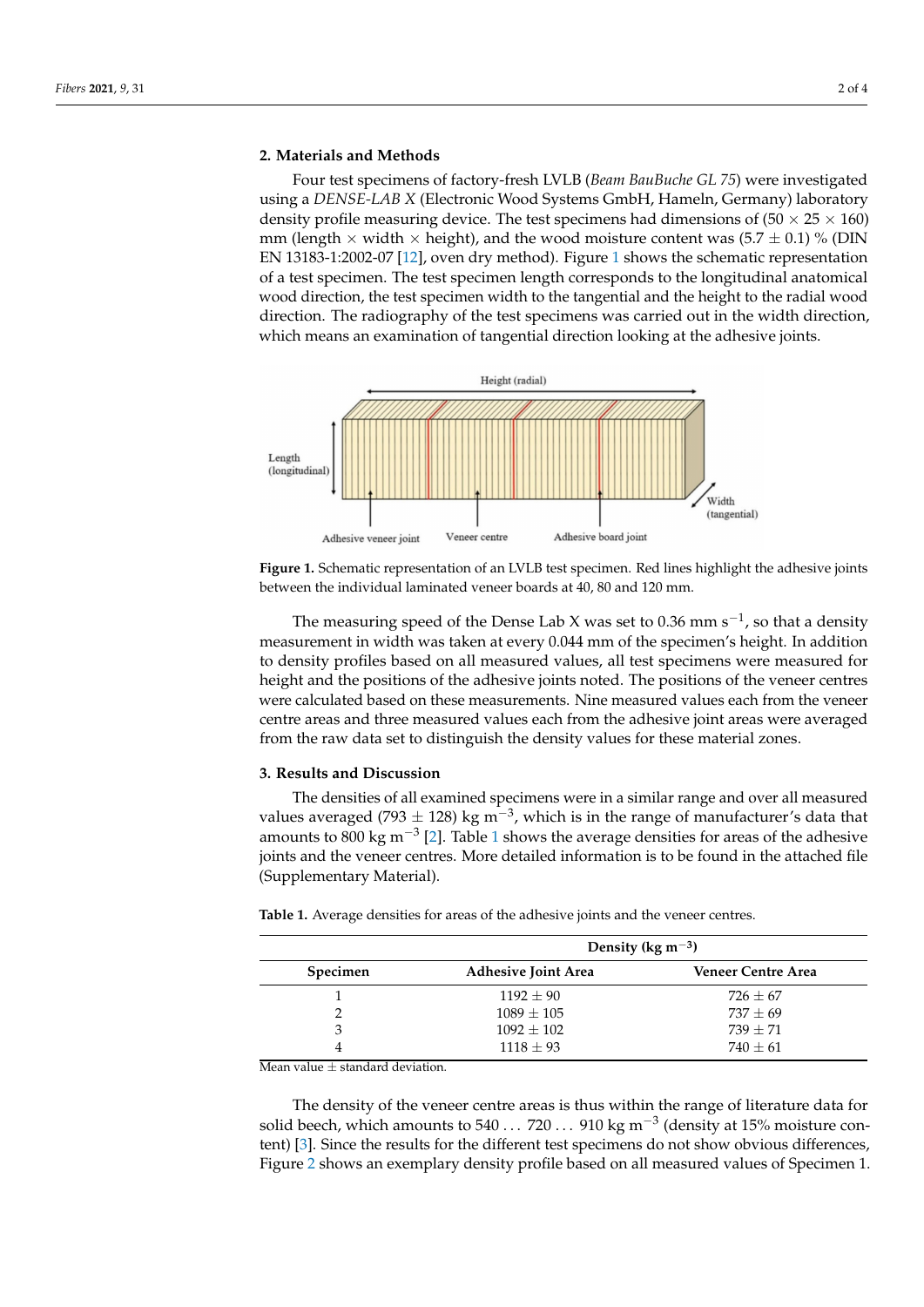<span id="page-2-0"></span>

**Figure 2.** Density profile of a laminated beech veneer lumber test specimen (Specimen 1) based on all values measured. Dotted horizontal lines represent average density values for areas of the adhesive joints and veneer centres. Red vertical lines highlight the adhesive joints between the individual laminated veneer boards at 40, 80 and 120 mm.

Due to the alternating arrangement of veneers and adhesive joints, the density varies strongly over the height of the test specimen. The assumed compression of the wood substance cannot be seen from the density profile shown (Figure [2\)](#page-2-0). The fact that the density of the veneer centre areas is within the range of literature data for solid beech leads to the assumption that the higher density of LVLB compared to solid beech is mainly due to the density of the adhesive used and not only to a compression of the veneers in the production process. Hellerich et al. (1975) state the density of cured phenolic resins at approx. 1.25  $\rm g$  cm<sup>−3</sup> (1250 kg m<sup>−3</sup>) [\[13\]](#page-3-10). However, there is a possibility that in the outer zones of the individual veneers, densification takes place during production, since the adhesives used might have a plasticizing effect here. This is supported by the finding of Mai (2020) in the context of research on wood modification that alkaline phenolic resin solutions are able to plasticise the cell wall and thus facilitate the compression of the wood substance during hot pressing [\[14\]](#page-3-11). This might be attributed to partial solubilisation and swelling of the cell wall polymers, particularly of lignin, by the alkaline phenolic solution. The alkaline solubility of lignin is also known to be used in wood pulping, more precisely in the sulphate process using caustic soda due to the formation of phenolate groups within the lignin molecule. Based on the investigations carried out, it is not possible to say whether the higher densities in these areas are due to the penetration of the wood with adhesive or actually to a compression of the wood substance. It is likely that the described effects overlap. Microscopic examinations (on the basis of urea-formaldehyde and beech) by Gavrilović-Grmuša et al. (2010) show a clear penetration of the wood by the adhesive in the area of the adhesive joint [\[15\]](#page-3-12). Ongoing microscopic examinations of LVLB are intended to provide information about a possible compression of the wood substance.

#### **4. Conclusions**

With the present study, the density of LVLB was investigated in detail using a *DENSE-LAB X* laboratory density profile measuring device. In previous investigations, an initial irreversible swelling in the radial direction was detected and, based on this, a compression of the wood substance in the production process of the material was assumed. However, such a densification of the veneer layers could not be detected. Based on the present investigation, the higher density of LVLB compared to solid beech is mainly due to high densities in the area of the adhesive joints. The density in the area of the veneer centres was found within the range of that of solid beech. The cause of an initial irreversible swelling could not be clearly determined. More detailed information on this material property would be of interest for LVLB manufacture or construction engineers when laying out supporting structures.